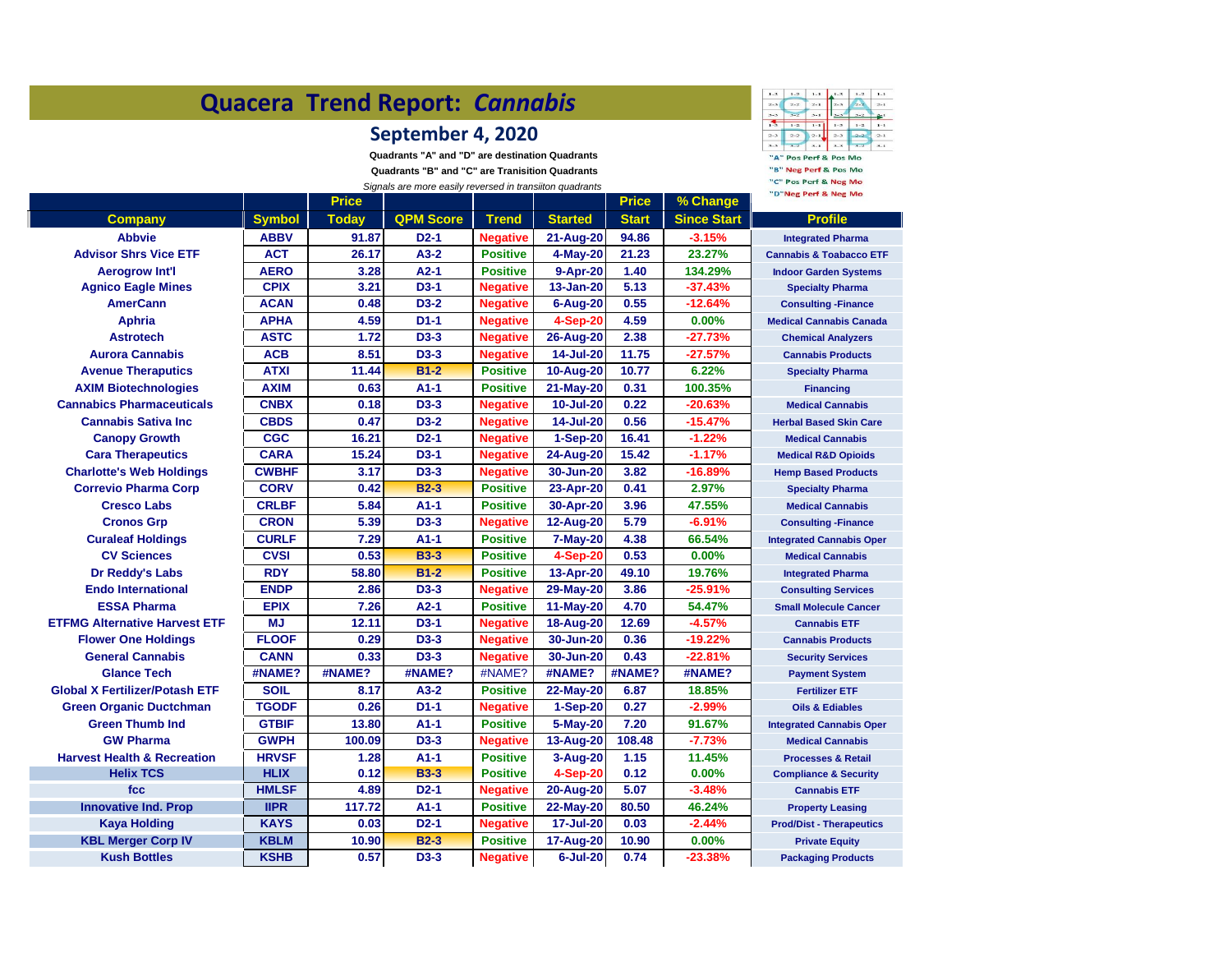| <b>Leafbuyer Tech</b>                      | <b>LBUY</b>   | 0.07     | $D3-2$      | <b>Negative</b> | 12-May-20          | 0.07    | $-9.88%$                               | <b>Online Systems</b>                  |
|--------------------------------------------|---------------|----------|-------------|-----------------|--------------------|---------|----------------------------------------|----------------------------------------|
| <b>MariMed</b>                             | <b>MRMD</b>   | 0.16     | <b>B3-2</b> | <b>Positive</b> | 18-Aug-20          | 0.18    | $-10.49%$                              | <b>Consulting - Finance</b>            |
| mCi Inc                                    | <b>MCIG</b>   | 0.03     | $B1-3$      | <b>Positive</b> | <b>4-Sep-20</b>    | 0.03    | 0.00%                                  | <b>Cannibis &amp; Hemp Cultivation</b> |
| <b>Medicine Man Tech</b>                   | <b>MDCL</b>   | 1.90     | $D2-1$      | <b>Negative</b> | 25-Aug-20          | 1.90    | $0.00\%$                               | <b>Cultivation Services</b>            |
| <b>MedMen Enterprises</b>                  | <b>MMNFF</b>  | 0.18     | $D3-2$      | <b>Negative</b> | $6 -$ Jul $-20$    | 0.22    | $-20.55%$                              | <b>Integrated Cannabis Oper</b>        |
| <b>MEI Pharma</b>                          | <b>MEIP</b>   | 2.46     | D3-3        | <b>Negative</b> | 31-Jul-20          | 2.78    | $-11.35%$                              | <b>Cancer Drug Research</b>            |
| <b>Mentor Capital</b>                      | <b>MNTR</b>   | 0.08     | $D3-2$      | <b>Negative</b> | 20-Aug-20          | 0.09    | $-13.68%$                              | <b>Financing</b>                       |
| <b>Neptune Wellness</b>                    | <b>NEPT</b>   | 2.56     | $D2-1$      | <b>Negative</b> | 24-Aug-20          | 2.62    | $-2.29%$                               | <b>Turnkey Solutions</b>               |
| <b>OrganiGram Holding</b>                  | <b>OGI</b>    | 1.15     | $D3-3$      | <b>Negative</b> | 8-Jul-20           | 1.54    | $-25.32%$                              | <b>Cannabis Canada</b>                 |
| <b>Planet 13 Holding</b>                   | <b>PLNHF</b>  | 3.31     | $A1-1$      | <b>Positive</b> | 3-Jun-20           | 1.59    | 108.18%                                | <b>Prod/Dist</b>                       |
| <b>Sundial Grower</b>                      | <b>SNDL</b>   | 0.31     | $D3-3$      | <b>Negative</b> | 27-Jul-20          | 0.60    | $-48.62%$                              | <b>Prod/Dist - Canada</b>              |
| <b>Terra Tech</b>                          | <b>TRTC</b>   | 0.08     | $D3-3$      | <b>Negative</b> | <b>17-Jul-20</b>   | 0.10    | $-21.20%$                              | <b>Cannabis Cultivation</b>            |
| <b>Tilray</b>                              | <b>TLRY</b>   | 5.92     | $D3-3$      | <b>Negative</b> | 30-Jun-20          | 7.11    | $-16.74%$                              | <b>Research &amp; Distribution</b>     |
| <b>Truelieve Cannabis</b>                  | <b>TCNNF</b>  | 20.60    | $A1-1$      | <b>Positive</b> | 27-Apr-20          | 10.09   | 104.16%                                | <b>Medical Cannabis</b>                |
| <b>Two Rivers Water &amp; Farming</b>      | <b>TURV</b>   | 0.14     | $A1-1$      | <b>Positive</b> | 16-Apr-20          | 0.09    | 62.36%                                 | <b>Water Rights</b>                    |
| <b>Valens Groworks</b>                     | #NAME?        | #NAME?   | #NAME?      | #NAME?          | #NAME?             | #NAME?  | #NAME?                                 | <b>Cannabis Research</b>               |
| <b>Village Farms</b>                       | <b>VFF</b>    | 5.23     | $A2-3$      | <b>Positive</b> | 20-May-20          | 4.21    | 24.23%                                 | <b>Greenhouse Production</b>           |
| <b>Weed Inc.</b>                           | <b>BUDZ</b>   | 0.21     | $D3-3$      | <b>Negative</b> | 10-Aug-20          | 0.26    | $-19.54%$                              | <b>Medical Cannabis</b>                |
| <b>Zyneba Pharma</b>                       | <b>ZYNE</b>   | 3.63     | $D3-2$      | <b>Negative</b> | 7-Jul-20           | 3.25    | 11.69%                                 | <b>Transdermal therapies</b>           |
|                                            |               |          |             |                 |                    |         |                                        |                                        |
| <b>Dow Jones Industrial Average</b>        | <b>DJIA</b>   | 28133.31 | $B1-2$      | <b>Positive</b> | 22-May-20 24465.16 |         | 14.99%                                 |                                        |
| <b>NASDAQ OTC Composite</b>                | <b>NASDAQ</b> | 11313.14 | $A3-2$      | <b>Positive</b> | 27-Apr-20          | 8730.16 | 29.59%                                 |                                        |
| <b>Standard &amp; Poor's 500 Composite</b> | <b>SP500</b>  | 3426.96  | $B1-2$      | <b>Positive</b> | $4$ -May-20        | 2842.74 | 20.55%                                 |                                        |
| Quacera L.L.C.                             |               |          |             |                 |                    |         | Glenn Holderreed www.glenn@quacera.com |                                        |
| 417 Mace Blvd Suite J #135 Davis, Ca 95618 |               |          |             |                 |                    |         | John King www.john@quacera.com         |                                        |
|                                            |               |          |             |                 |                    |         |                                        |                                        |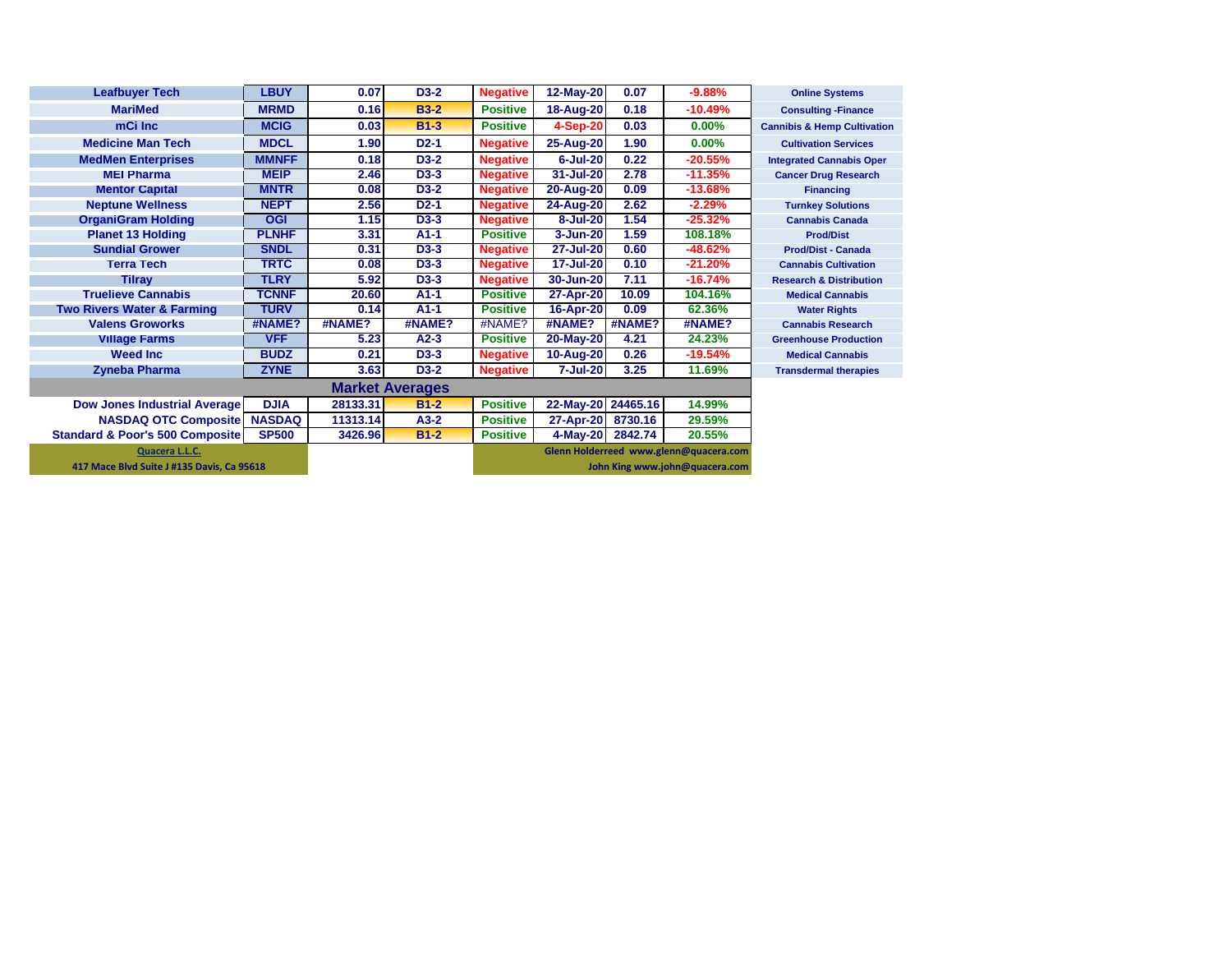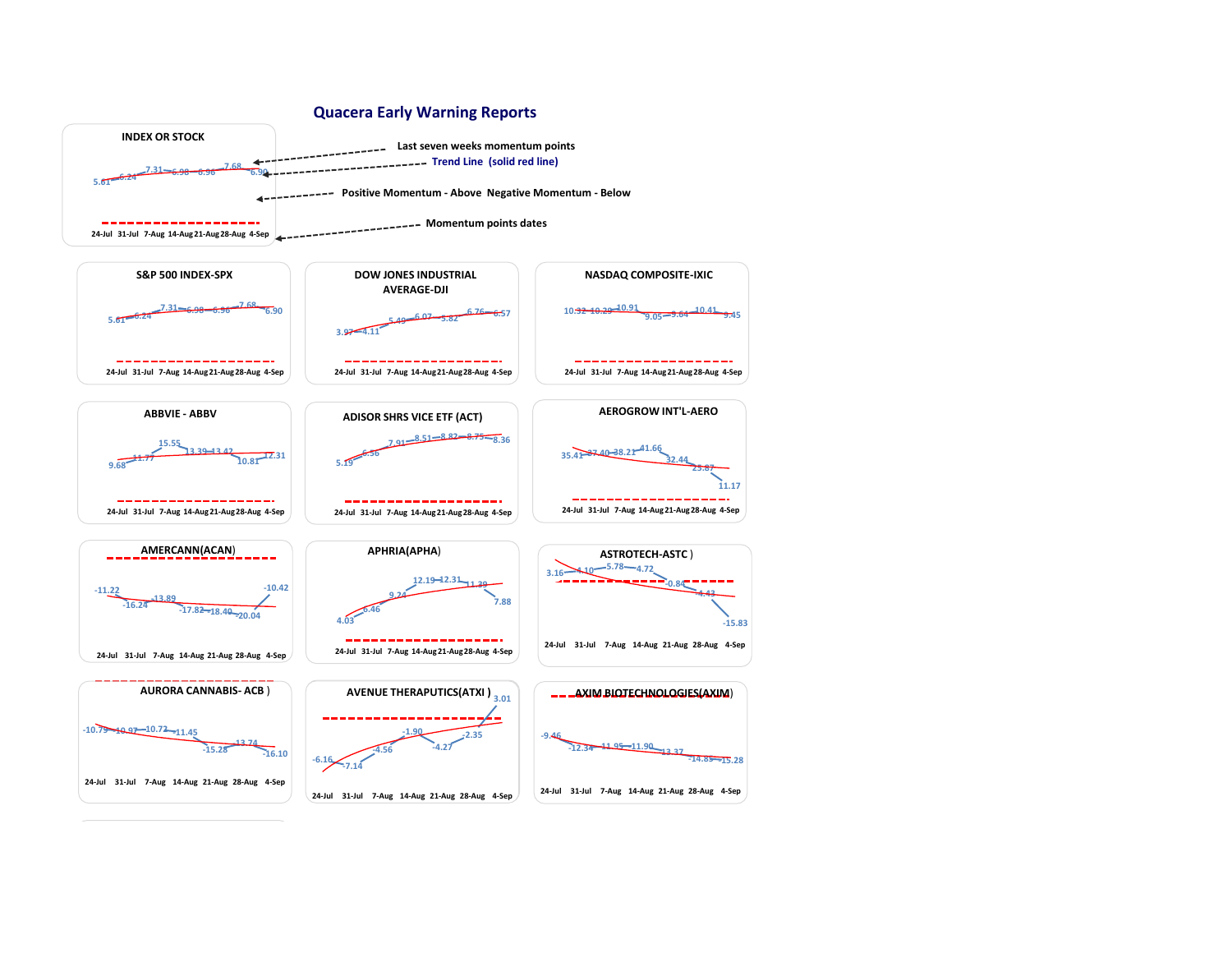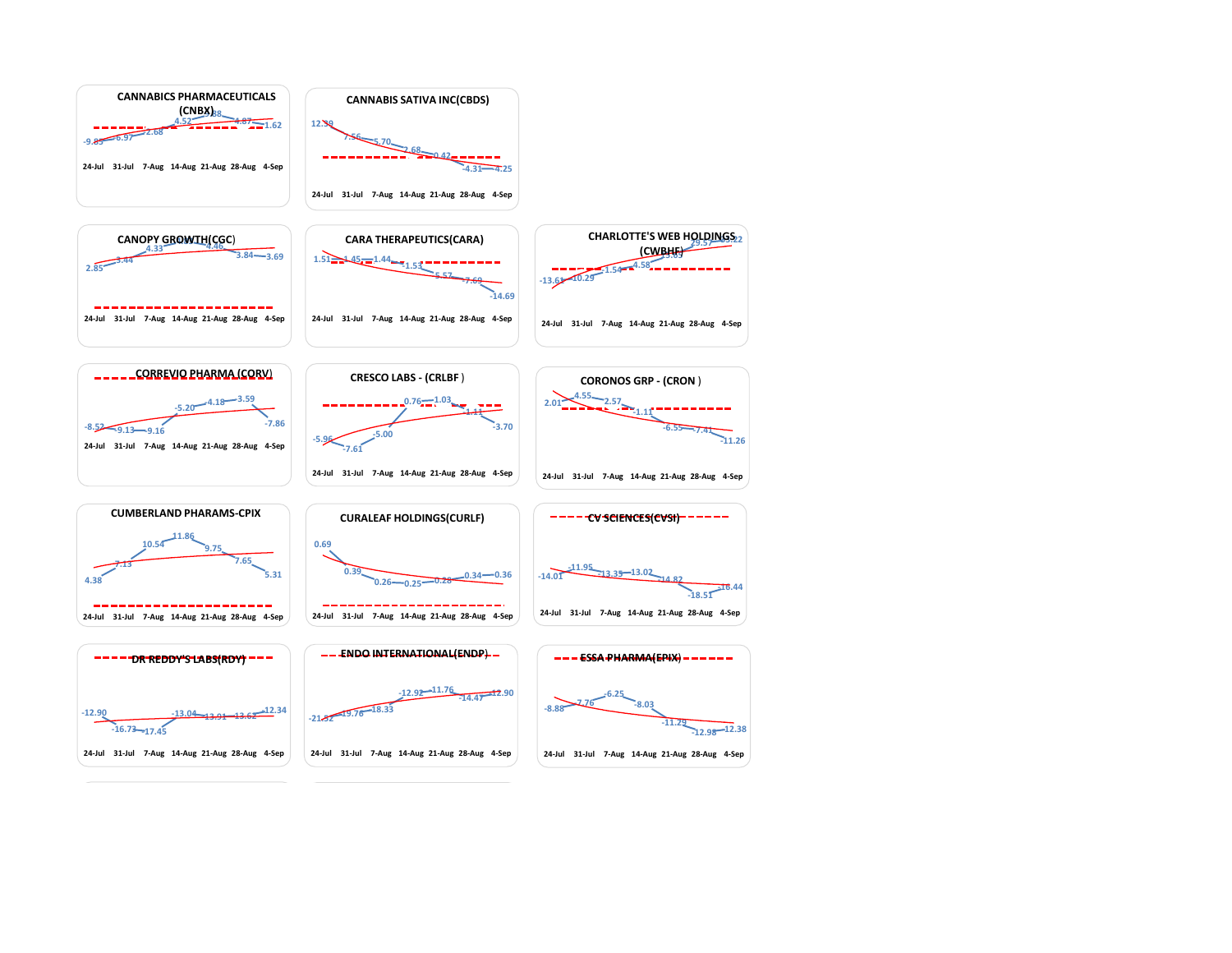